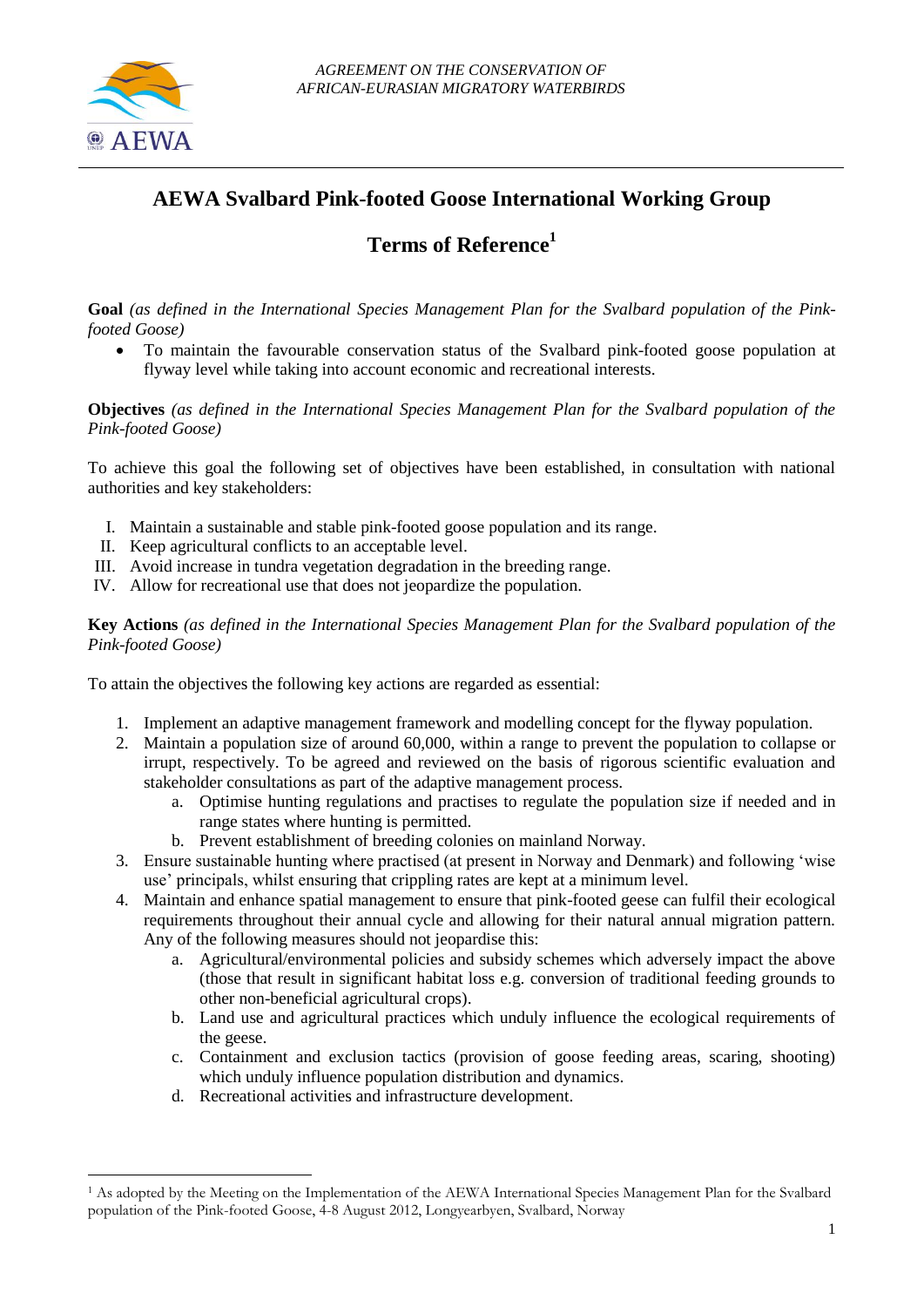- 5. Support the evaluation and optimisation of national and regional compensation/subsidy schemes, or accommodation policies and alternative non-consumptive methods to minimise agricultural conflicts in the range countries.
- 6. Support 'conflict mitigation' through the development of national and regional management plans that promote recreational uses such as tourism and hunting (where permitted or relevant).
- 7. Increase habitat available to pink-footed geese where there is no conflict (e.g. reduce disturbance on stubble fields in autumn or by restoration of grassland complexes which can reduce the feeding on crops or pastures).
- 8. Collect systematic data on the impact and extent of tundra degradation due to goose foraging in Svalbard.

### **Purpose**

The purpose of the AEWA Svalbard Pink-footed Goose International Working Group is to:

- 1) provide a forum for building consensus on a common vision for the management of the Svalbard population of the Pink-footed goose;
- 2) coordinate and catalyse the implementation of the International Species Management Plan (ISMP), as approved by the AEWA Meeting of the Parties;
- 3) provide for an agreed population target for the Svalbard Pink-footed Goose, along with international management actions to achieve the goal and objectives of the ISPM;
- 4) stimulate and support Range States in the implementation of the ISMP, and the establishment of National Management Plans and National Management Groups (where deemed appropriate);
- 5) critically assess the implementation, monitoring and the effectiveness of the ISMP, along with associated management actions and their impacts on the population;
- 6) provide a forum for considering issues, challenges and resolving conflicts arising from the management actions of the ISMP;
- 7) act as a central advisory group that promotes an integrated, multi-disciplinary, collaborative and adaptive approach to the management of the species.

#### **Role**

The AEWA Svalbard Pink-footed Goose International Working Group will:

- 1) assist Range States in producing National Management Plans;
- 2) review and determine a population target for the Svalbard population of the Pink-footed Goose, taking in to account ecological and socio-economic considerations;
- 3) review and determine priorities for international action, along with measurable management targets for agreed actions;
- 4) promote the development of innovative proposals and alternative management actions in accordance with the ISMP Key Actions;
- 5) promote the development and maintenance of predictive models to guide decisions;
- 6) ensure regular and thorough monitoring of the species population size, dynamics and trends;
- 7) promote the development and standardization of measures to monitor the impact of management actions;
- 8) ensure that key data provided by national stakeholders are collated and maintained in a central database, integrated with a website for efficient retrieval and exchange of information;
- 9) stimulate scientific research and reviews of model predictions and monitoring data, communicating new knowledge emerging and making timely recommendations for adapting/changing management actions according to the findings;
- 10) facilitate internal and external learning, through the communication and exchange of, scientific, technical, legal and other relevant information, amongst stakeholders and other specialists and interested parties;
- 11) facilitate and promote learning amongst the general public by communicating relevant information on the goal, objectives, actions and results of the ISMP as well as emerging knowledge as part of the adaptive management process;
- 12) actively engage with stakeholders from nature conservation, agricultural and hunting interests as well as other interested parties;
- 13) seek that sufficient commitment and funding is obtained from range states and international organisations to maintain the long-term collaboration required for successful adaptive management;